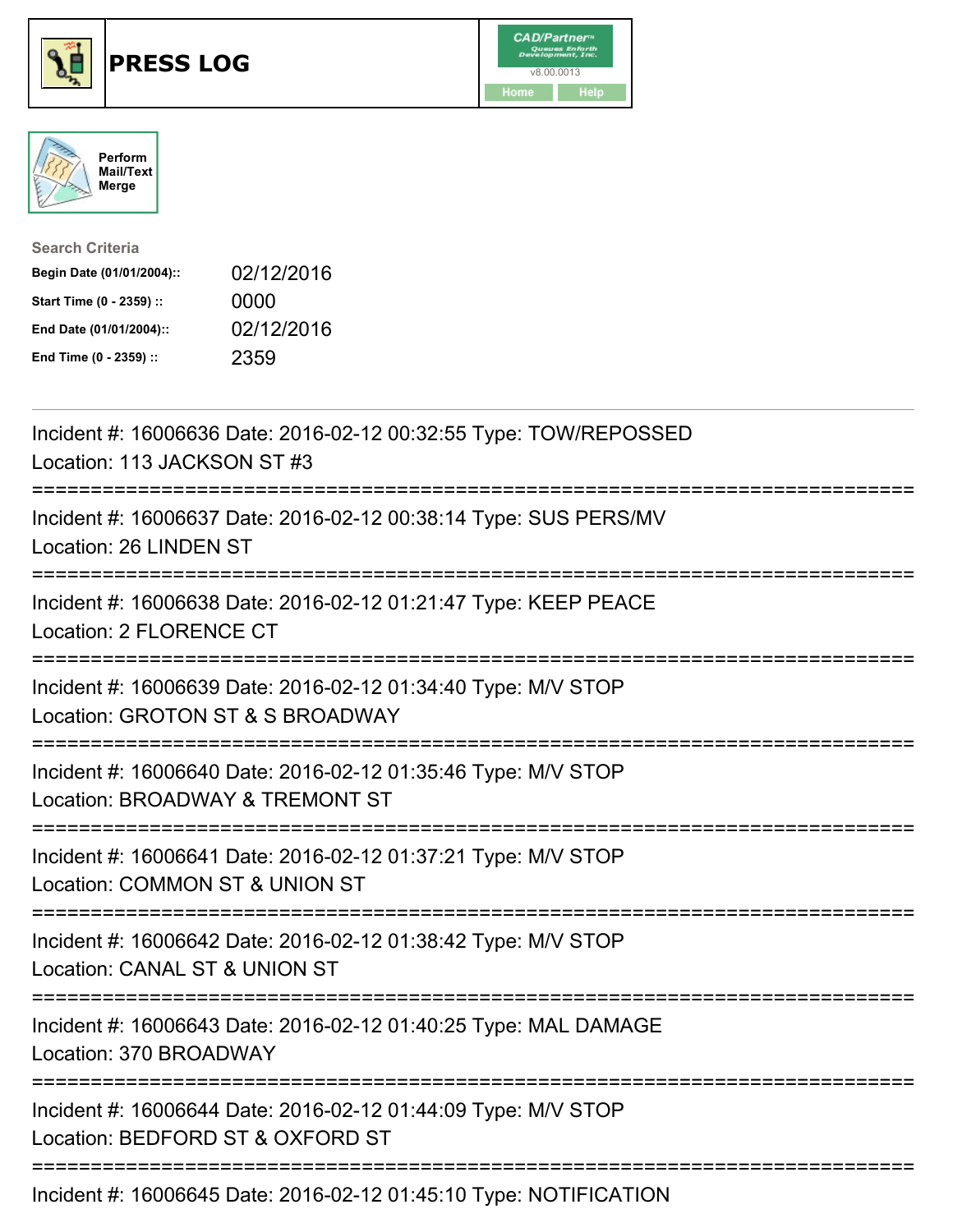Location: 13 HOLT ST FL 2

=========================================================================== Incident #: 16006646 Date: 2016-02-12 01:57:05 Type: SUS PERS/MV Location: 521 HAMPSHIRE ST =========================================================================== Incident #: 16006647 Date: 2016-02-12 02:07:04 Type: DISTURBANCE Location: 461 BROADWAY FL 1 =========================================================================== Incident #: 16006648 Date: 2016-02-12 02:07:19 Type: M/V STOP Location: HOBSON ST & PEARL ST =========================================================================== Incident #: 16006649 Date: 2016-02-12 02:08:27 Type: M/V STOP Location: ISLAND ST & UNION ST =========================================================================== Incident #: 16006650 Date: 2016-02-12 02:11:20 Type: M/V STOP Location: HOBSON ST & PEARL ST =========================================================================== Incident #: 16006651 Date: 2016-02-12 02:12:48 Type: MAL DAMAGE Location: 167 FERRY ST #1 =========================================================================== Incident #: 16006652 Date: 2016-02-12 02:20:14 Type: SUS PERS/MV Location: 342 LAWRENCE ST =========================================================================== Incident #: 16006653 Date: 2016-02-12 02:24:50 Type: M/V STOP Location: HAMPSHIRE ST & MYRTLE ST =========================================================================== Incident #: 16006654 Date: 2016-02-12 02:32:25 Type: UNKNOWN PROB Location: 71 BERKELEY ST FL 1 =========================================================================== Incident #: 16006655 Date: 2016-02-12 02:46:37 Type: NOISE ORD Location: 22 DEWEY ST =========================================================================== Incident #: 16006656 Date: 2016-02-12 03:00:41 Type: MEDIC SUPPORT Location: 40 LAWRENCE ST #325 =========================================================================== Incident #: 16006657 Date: 2016-02-12 03:17:45 Type: DISORDERLY Location: 1 GENERAL ST =========================================================================== Incident #: 16006658 Date: 2016-02-12 03:35:32 Type: M/V STOP Location: 225 ESSEX ST =========================================================================== Incident #: 16006659 Date: 2016-02-12 03:45:12 Type: M/V STOP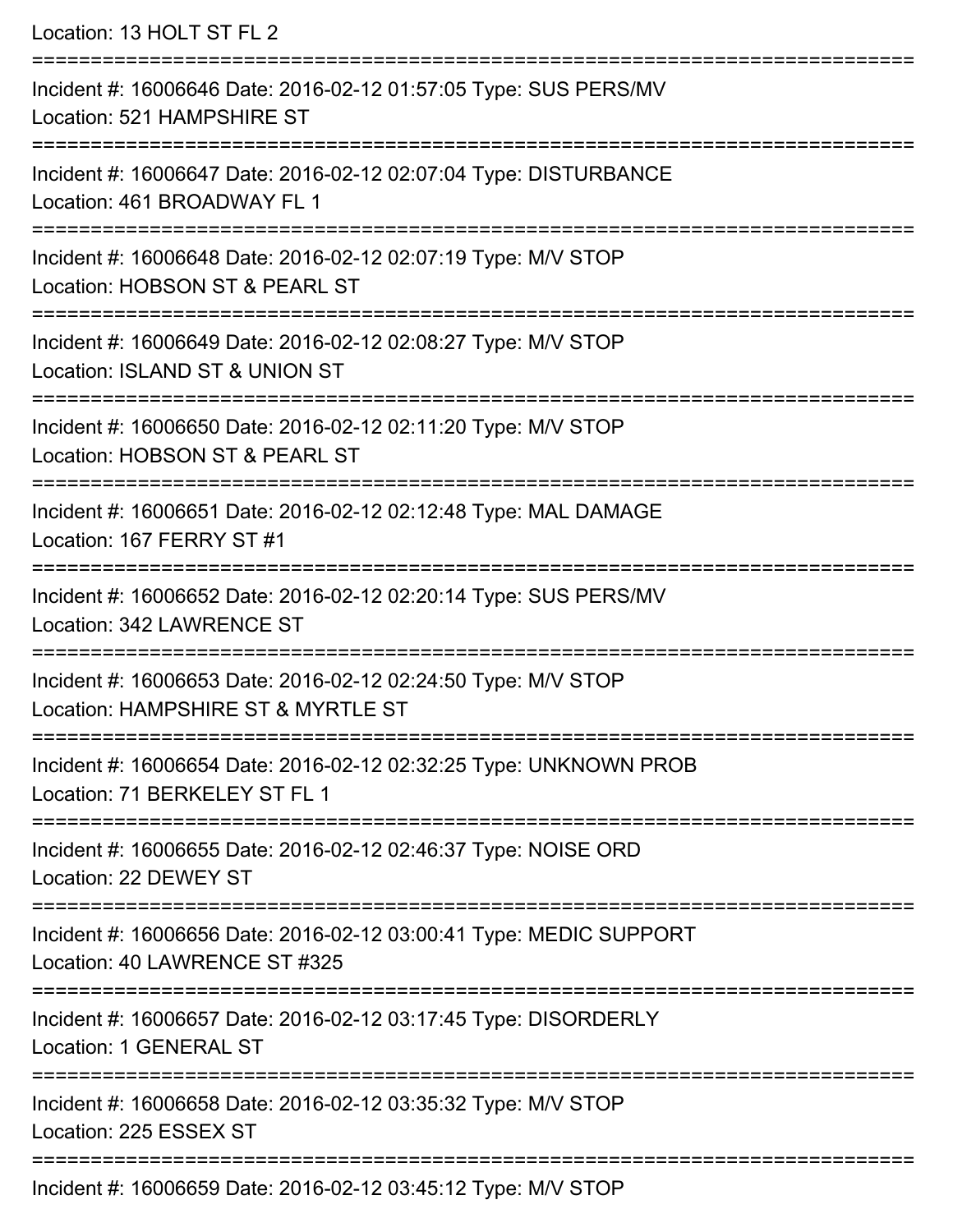| Incident #: 16006660 Date: 2016-02-12 03:51:10 Type: M/V STOP<br>Location: BROADWAY & WATER ST           |
|----------------------------------------------------------------------------------------------------------|
| Incident #: 16006661 Date: 2016-02-12 03:58:20 Type: M/V STOP<br>Location: BROADWAY & LOWELL ST          |
| Incident #: 16006662 Date: 2016-02-12 04:45:27 Type: ALARM/BURG<br>Location: 187 LAWRENCE ST             |
| Incident #: 16006663 Date: 2016-02-12 04:59:59 Type: DISTURBANCE<br>Location: 73 SPRINGFIELD ST FL 2     |
| Incident #: 16006664 Date: 2016-02-12 06:45:41 Type: MV/BLOCKING<br>Location: 3 NEWTON ST                |
| Incident #: 16006665 Date: 2016-02-12 06:50:16 Type: PARK & WALK<br>Location: 0 BROADWAY                 |
| Incident #: 16006666 Date: 2016-02-12 06:58:51 Type: WIRE DOWN<br>Location: BREEN SCHOOL / 114 OSGOOD ST |
| Incident #: 16006667 Date: 2016-02-12 07:01:57 Type: ALARMS<br>Location: 9 MYRTLE CT                     |
| Incident #: 16006668 Date: 2016-02-12 07:45:22 Type: TRESPASSING<br>Location: 167 ESSEX ST               |
| Incident #: 16006669 Date: 2016-02-12 07:51:00 Type: WARRANT SERVE<br>Location: 655 ESSEX ST             |
| Incident #: 16006670 Date: 2016-02-12 08:02:50 Type: AUTO ACC/NO PI<br>Location: WINTHROP AV             |
| Incident #: 16006671 Date: 2016-02-12 08:04:43 Type: INVEST CONT<br>Location: 50 S BROADWAY              |
| Incident #: 16006672 Date: 2016-02-12 08:08:13 Type: DISORDERLY<br>Location: 379 HAVERHILL ST #3         |
| Incident #: 16006673 Date: 2016-02-12 08:13:15 Type: ALARMS                                              |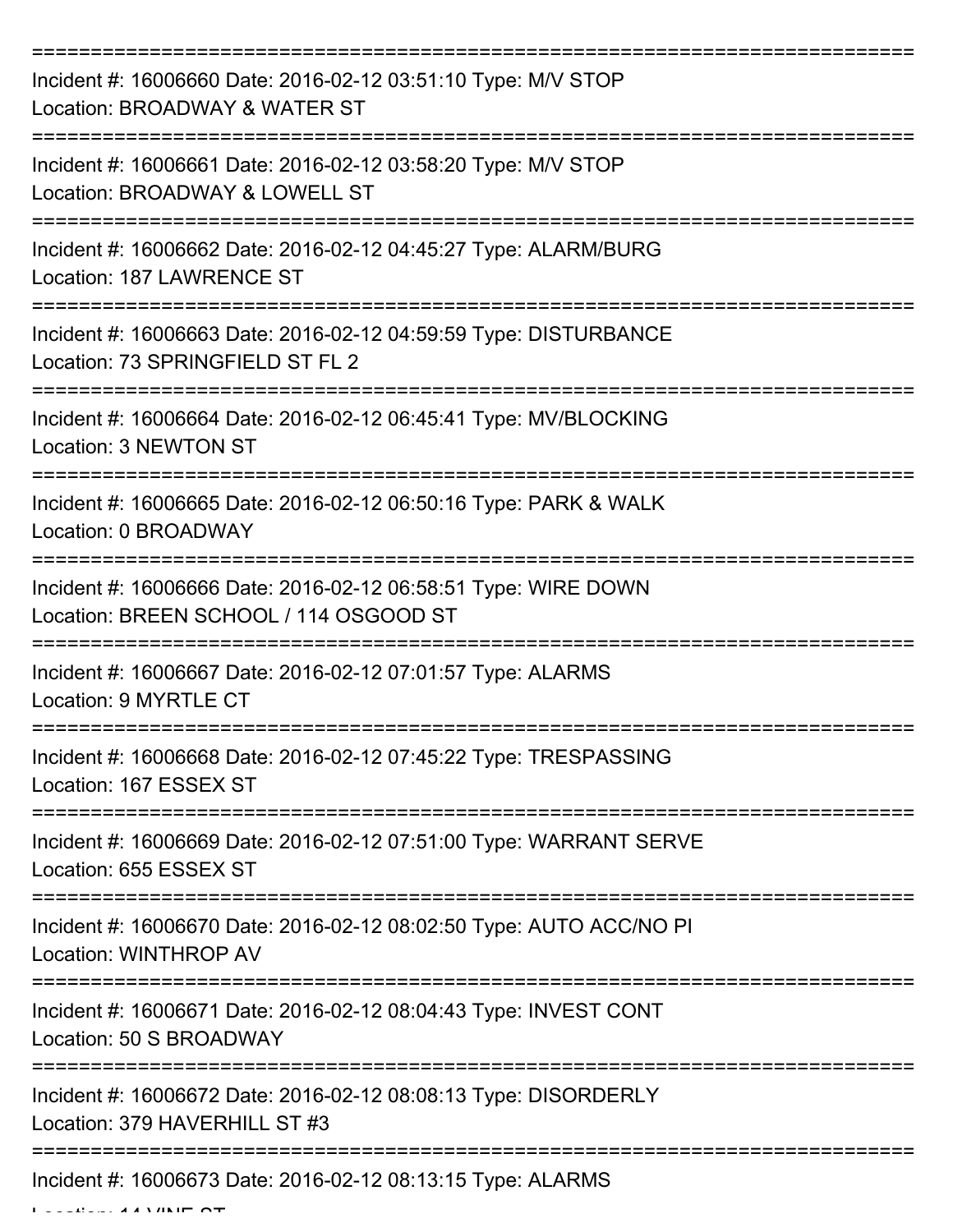| Incident #: 16006674 Date: 2016-02-12 08:14:50 Type: VIO CITY ORD<br><b>Location: BAILEY ST</b>               |
|---------------------------------------------------------------------------------------------------------------|
| Incident #: 16006675 Date: 2016-02-12 08:17:13 Type: M/V STOP<br>Location: BROADWAY & COMMON ST               |
| Incident #: 16006676 Date: 2016-02-12 08:18:20 Type: M/V STOP<br><b>Location: SUMMER ST</b>                   |
| Incident #: 16006677 Date: 2016-02-12 08:21:20 Type: M/V STOP<br>Location: BROADWAY & TREMONT ST              |
| Incident #: 16006678 Date: 2016-02-12 08:22:59 Type: M/V STOP<br>Location: ESSEX ST & MILL ST                 |
| Incident #: 16006679 Date: 2016-02-12 08:33:17 Type: M/V STOP<br>Location: MERRIMACK ST & S UNION ST          |
| Incident #: 16006680 Date: 2016-02-12 08:46:32 Type: SUS PERS/MV<br>Location: 18 BROADWAY                     |
| Incident #: 16006681 Date: 2016-02-12 09:20:51 Type: INVESTIGATION<br>Location: LEAHY SCHOOL / 100 ERVING AV  |
| Incident #: 16006682 Date: 2016-02-12 09:36:38 Type: 911 HANG UP<br>Location: EASTERN BANK / 486 ESSEX ST     |
| Incident #: 16006683 Date: 2016-02-12 09:42:34 Type: UNWANTEDGUEST<br>Location: MCDONALDS / 50 BROADWAY       |
| Incident #: 16006684 Date: 2016-02-12 10:27:25 Type: MV/BLOCKING<br>Location: 15 UNION ST #REAR FL ENTRANCE C |
| Incident #: 16006685 Date: 2016-02-12 10:37:12 Type: M/V STOP<br>Location: 491 ESSEX ST                       |
| Incident #: 16006686 Date: 2016-02-12 10:41:22 Type: M/V STOP<br>Location: BEACON ST & BEACON AV              |
| Incident #: 16006687 Date: 2016-02-12 10:46:38 Type: M/V STOP                                                 |

Location: EVEDETT ST & TEWKSBUDV ST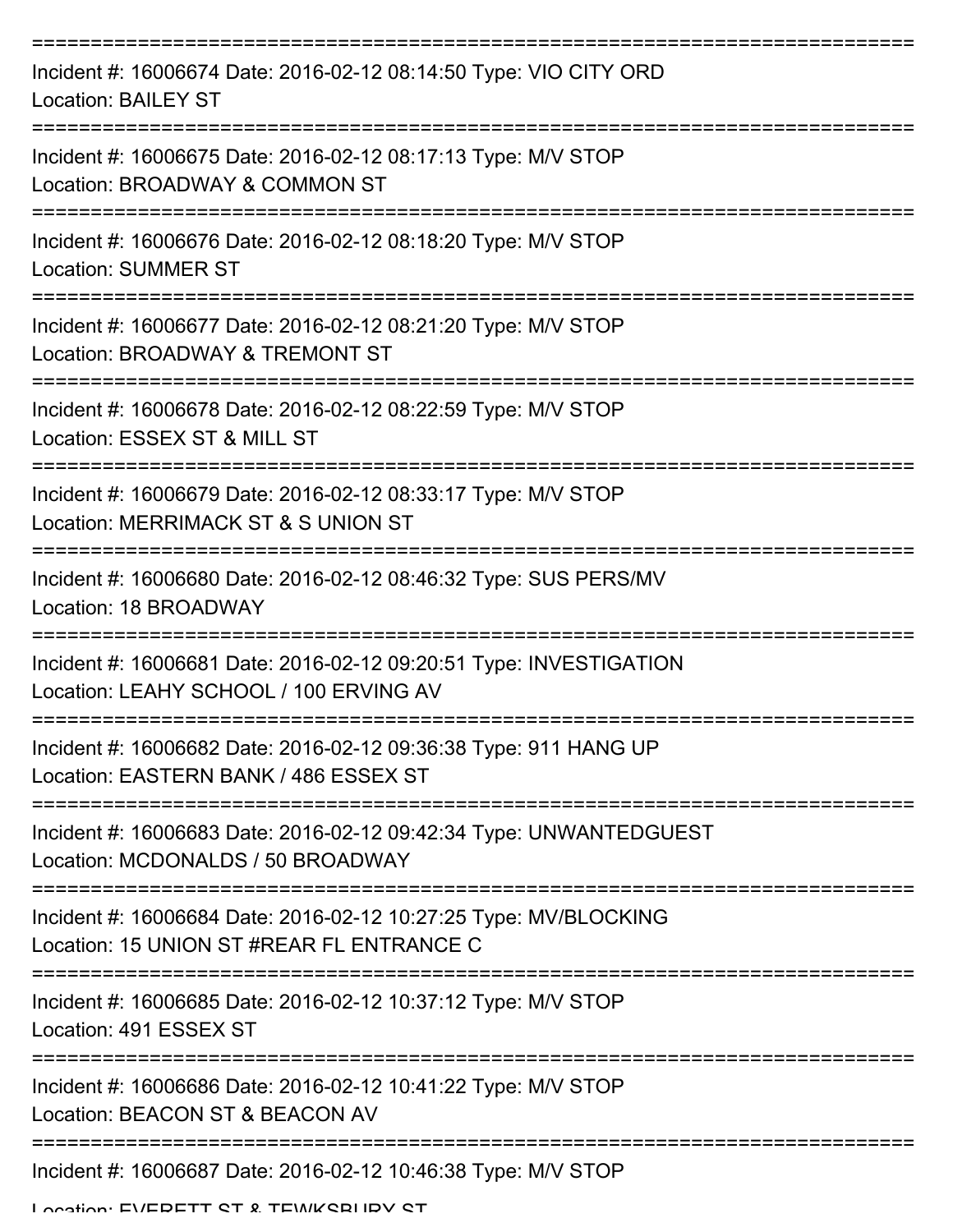| Incident #: 16006688 Date: 2016-02-12 10:49:29 Type: M/V STOP<br>Location: 271 ANDOVER ST                                                               |
|---------------------------------------------------------------------------------------------------------------------------------------------------------|
| Incident #: 16006689 Date: 2016-02-12 10:51:32 Type: GENERAL SERV<br>Location: 51 AMES ST                                                               |
| Incident #: 16006690 Date: 2016-02-12 10:57:46 Type: M/V STOP<br>Location: LAWRENCE MEAT COMPANY / 264 LOWELL ST                                        |
| Incident #: 16006691 Date: 2016-02-12 11:04:51 Type: M/V STOP<br>Location: BROADWAY & LAKE ST                                                           |
| Incident #: 16006692 Date: 2016-02-12 11:11:11 Type: M/V STOP<br>Location: 125 ESSEX ST                                                                 |
| Incident #: 16006693 Date: 2016-02-12 11:14:59 Type: M/V STOP<br>Location: MYRTLE ST & WILLOW ST                                                        |
| Incident #: 16006694 Date: 2016-02-12 11:15:18 Type: MEDIC SUPPORT<br>Location: 393 CHESTNUT ST #125                                                    |
| Incident #: 16006695 Date: 2016-02-12 11:18:12 Type: GUN CALL<br>Location: 16 KEMPTON CT                                                                |
| Incident #: 16006696 Date: 2016-02-12 11:34:46 Type: INVESTIGATION<br>Location: LAWRENCE HIGH SCHOOL / 233 HAVERHILL ST<br>---------------------------- |
| Incident #: 16006697 Date: 2016-02-12 11:36:28 Type: M/V STOP<br>Location: 225 ANDOVER ST                                                               |
| Incident #: 16006698 Date: 2016-02-12 11:36:57 Type: DISTURBANCE<br>Location: 45 TRENTON ST                                                             |
| Incident #: 16006699 Date: 2016-02-12 11:42:48 Type: M/V STOP<br>Location: ALDEN CT & WEST ST                                                           |
| Incident #: 16006700 Date: 2016-02-12 11:43:24 Type: ALARM/BURG<br>Location: 80 KNOX ST                                                                 |
| Incident #: 16006701 Date: 2016-02-12 11:48:28 Type: NOTIFICATION<br>Location: 16 BEACON ST #27                                                         |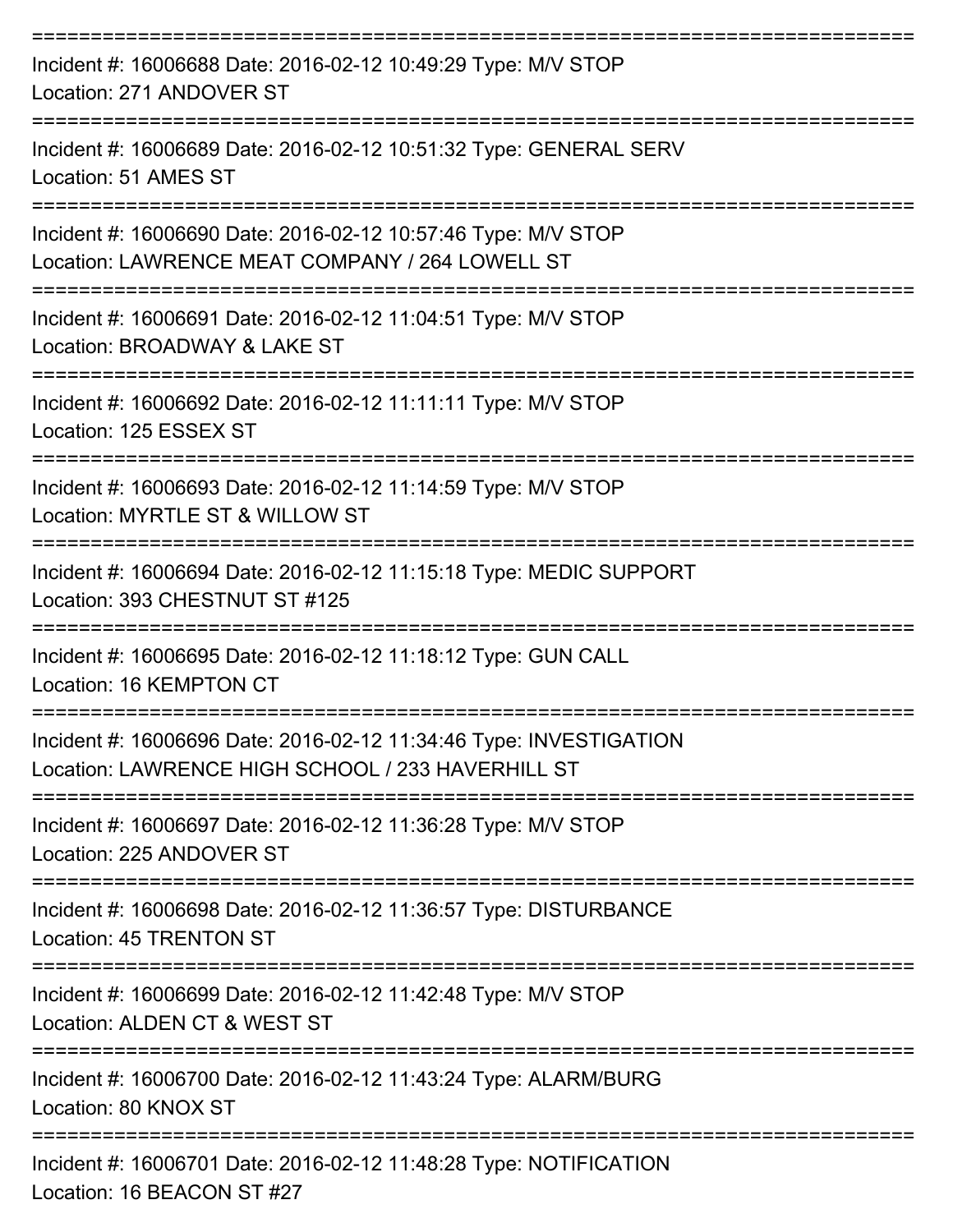| Incident #: 16006702 Date: 2016-02-12 11:49:41 Type: INVEST CONT<br>Location: 134 WEST ST                                                                                                |
|------------------------------------------------------------------------------------------------------------------------------------------------------------------------------------------|
| Incident #: 16006703 Date: 2016-02-12 12:09:50 Type: KEEP PEACE<br>Location: 13 THORNTON AVE                                                                                             |
| Incident #: 16006704 Date: 2016-02-12 12:13:50 Type: AUTO ACC/NO PI<br>Location: ARLINGTON ST & LAWRENCE ST<br>.====================================<br>================================ |
| Incident #: 16006705 Date: 2016-02-12 12:22:40 Type: DISTURBANCE<br>Location: 441 S BROADWAY #2                                                                                          |
| Incident #: 16006706 Date: 2016-02-12 12:39:09 Type: ASSIST FIRE<br>Location: 159 ANDOVER ST<br>:=============================                                                           |
| Incident #: 16006707 Date: 2016-02-12 12:56:32 Type: TOW OF M/V<br>Location: 581YC6 / 36 SPRINGFIELD ST                                                                                  |
| Incident #: 16006708 Date: 2016-02-12 13:06:24 Type: AUTO ACC/NO PI<br>Location: HAFFNERS GAS STATION / 262 LAWRENCE ST                                                                  |
| Incident #: 16006709 Date: 2016-02-12 13:30:50 Type: UNWANTEDGUEST<br>Location: 329 HIGH ST                                                                                              |
| Incident #: 16006710 Date: 2016-02-12 13:39:30 Type: UNWANTEDGUEST<br>Location: WENDYS / 55 HAMPSHIRE ST                                                                                 |
| Incident #: 16006712 Date: 2016-02-12 13:40:44 Type: GENERAL SERV<br>Location: 208 BROADWAY                                                                                              |
| Incident #: 16006711 Date: 2016-02-12 13:41:02 Type: DRUG VIO<br>Location: FERRY ST & MARSTON ST                                                                                         |
| Incident #: 16006714 Date: 2016-02-12 13:45:29 Type: MV/BLOCKING<br>Location: 5 BIGELOW ST                                                                                               |
| Incident #: 16006713 Date: 2016-02-12 13:46:21 Type: OFFICER ASSIS<br>Location: LAWRENCE ST & SARATOGA ST                                                                                |
| Incident #: 16006715 Date: 2016-02-12 13:55:44 Type: SUS PERS/MV<br>Location: 599 CANAL ST                                                                                               |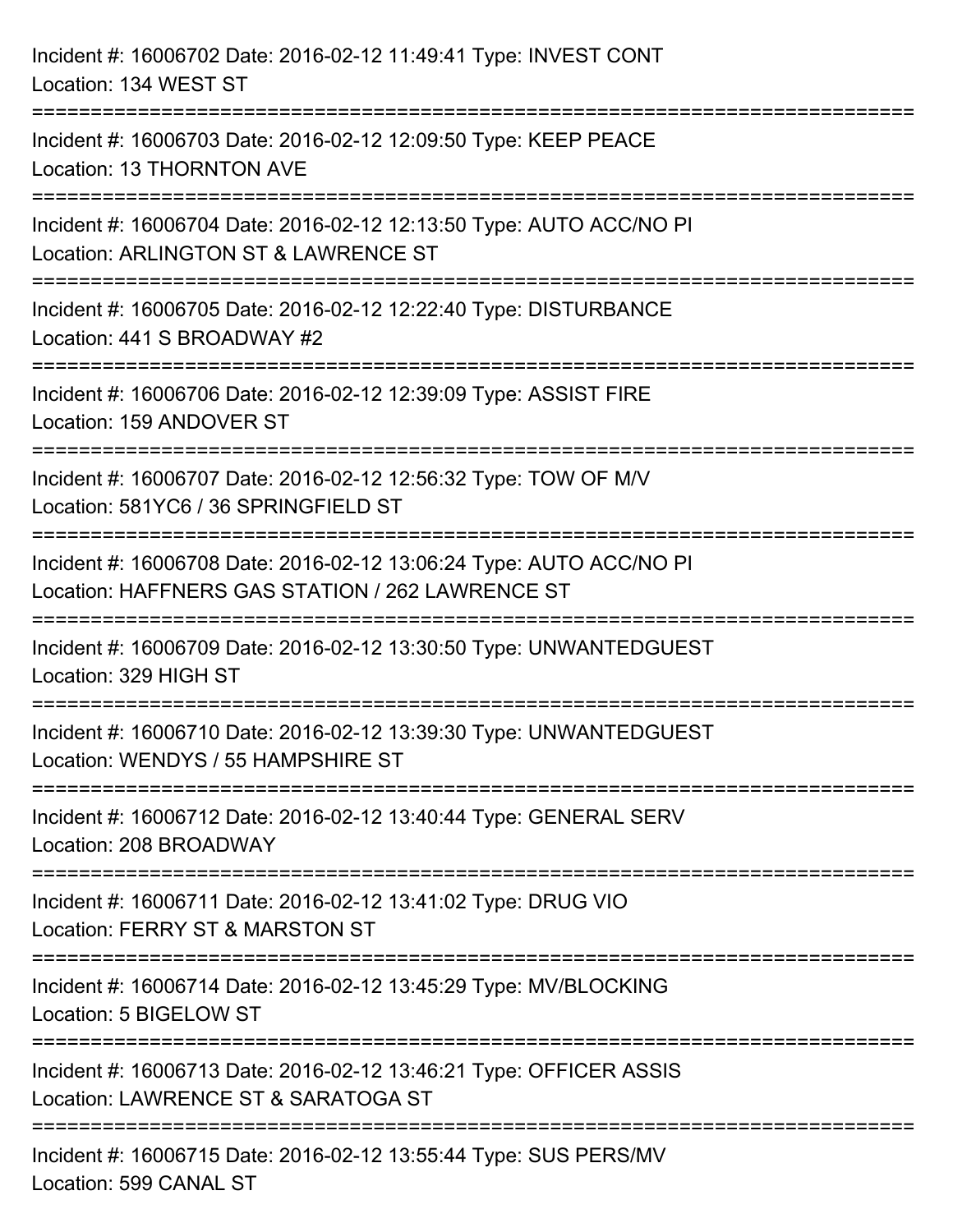| Incident #: 16006716 Date: 2016-02-12 14:03:31 Type: 209A/SERVE<br>Location: 383 HAVERHILL ST #34                                    |
|--------------------------------------------------------------------------------------------------------------------------------------|
| Incident #: 16006717 Date: 2016-02-12 14:16:24 Type: 209A/SERVE<br>Location: 39 FALMOUTH ST FL 3                                     |
| Incident #: 16006718 Date: 2016-02-12 14:27:33 Type: DISTURBANCE<br>Location: 383 HAVERHILL ST #41                                   |
| Incident #: 16006719 Date: 2016-02-12 14:29:29 Type: AUTO ACC/UNK PI<br>Location: PARK ST & SARATOGA ST                              |
| Incident #: 16006720 Date: 2016-02-12 14:29:49 Type: AUTO ACC/PI<br>Location: PARK ST & SARATOGA ST<br>============================= |
| Incident #: 16006721 Date: 2016-02-12 14:35:57 Type: SUS PERS/MV<br>Location: LAWRENCE ST & MAPLE ST                                 |
| Incident #: 16006722 Date: 2016-02-12 14:47:10 Type: STOL/MV/PAS<br>Location: 73 SHAWSHEEN RD<br>:=================                  |
| Incident #: 16006723 Date: 2016-02-12 14:52:45 Type: WIRE DOWN<br>Location: 103 EVERETT ST                                           |
| Incident #: 16006724 Date: 2016-02-12 15:03:59 Type: CK WELL BEING<br>Location: 99 HAMPSHIRE ST                                      |
| Incident #: 16006725 Date: 2016-02-12 15:04:54 Type: B&E/MV/PAST<br>Location: 394 HOWARD ST                                          |
| Incident #: 16006726 Date: 2016-02-12 15:07:07 Type: AUTO ACC/NO PI<br>Location: LOWELL ST & RIVERSIDE DR                            |
| Incident #: 16006727 Date: 2016-02-12 15:15:53 Type: ALARM/BURG<br>Location: BUTLER RENTAL / 293 HAMPSHIRE ST                        |
| Incident #: 16006728 Date: 2016-02-12 15:38:45 Type: WARRANT SERVE<br>Location: 270 CANAL ST #521                                    |
| Incident #: 16006729 Date: 2016-02-12 15:41:28 Type: M/V STOP<br>Location: CANAL ST & LAWRENCE ST                                    |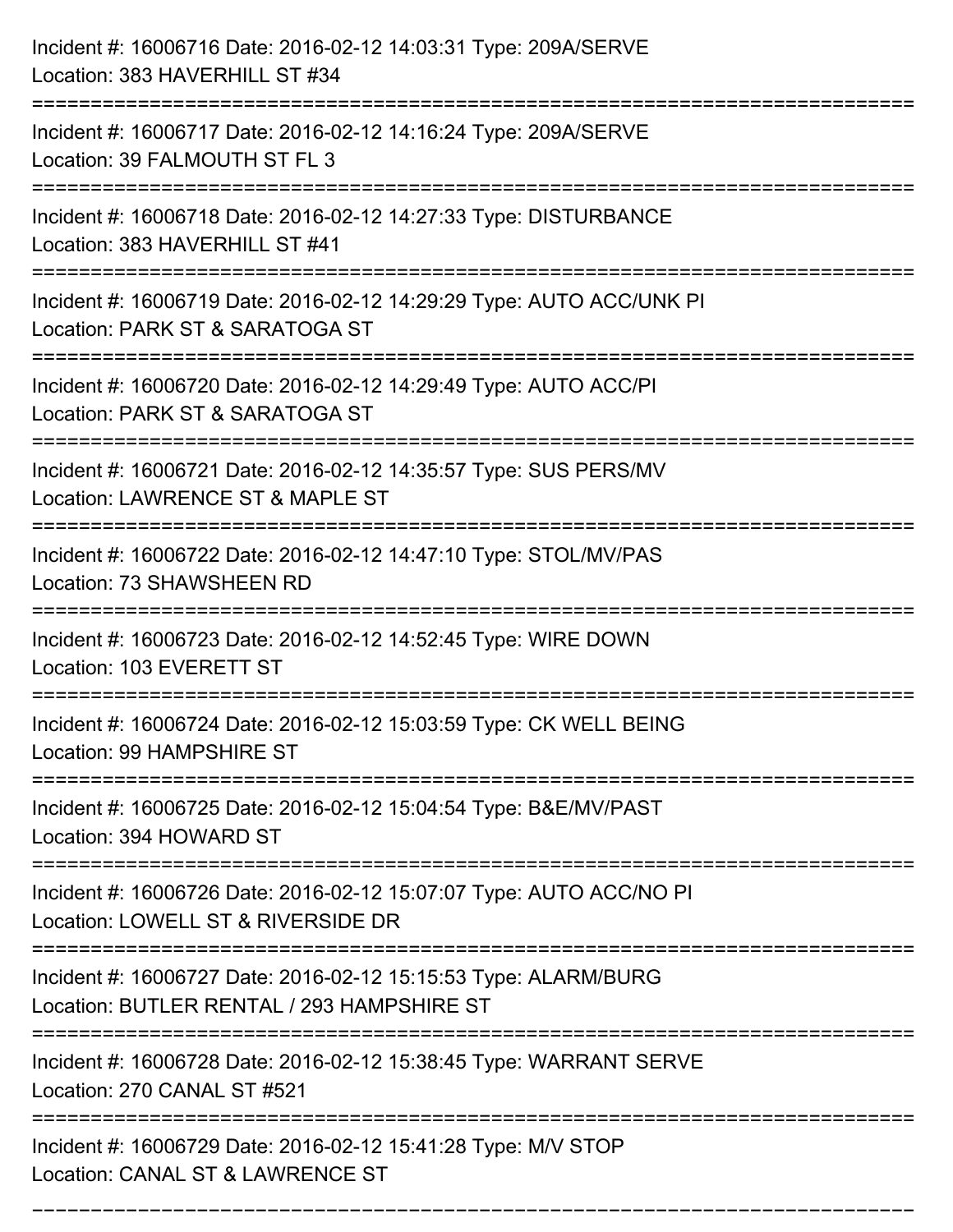| Incident #: 16006730 Date: 2016-02-12 15:49:17 Type: FIGHT<br>Location: 30 HAWLEY ST                         |
|--------------------------------------------------------------------------------------------------------------|
| Incident #: 16006731 Date: 2016-02-12 15:49:20 Type: M/V STOP<br>Location: MERRIMACK ST & S UNION ST         |
| Incident #: 16006732 Date: 2016-02-12 15:57:24 Type: ALARM/BURG<br>Location: 24 BAILEY ST                    |
| Incident #: 16006733 Date: 2016-02-12 16:05:59 Type: HIT & RUN M/V<br>Location: FITZ ST & LAWRENCE ST        |
| Incident #: 16006734 Date: 2016-02-12 16:06:50 Type: M/V STOP<br>Location: 206 PHILLIPS ST                   |
| Incident #: 16006735 Date: 2016-02-12 16:12:14 Type: B&E/MV/PAST<br>Location: 15 UNION ST                    |
| Incident #: 16006736 Date: 2016-02-12 16:18:00 Type: SHOPLIFTING<br>Location: 266 BROADWAY                   |
| Incident #: 16006737 Date: 2016-02-12 16:30:11 Type: MEDIC SUPPORT<br>Location: 8 RESERVOIR TER FL 2         |
| Incident #: 16006738 Date: 2016-02-12 16:33:48 Type: M/V STOP<br>Location: 3DB746 / BRADFORD ST & WINSLOW PL |
| Incident #: 16006739 Date: 2016-02-12 17:14:06 Type: A&B PROG<br>Location: 383 BROADWAY #1 FL 2              |
| Incident #: 16006740 Date: 2016-02-12 17:16:22 Type: INVEST CONT<br>Location: 57 JACKSON ST                  |
| Incident #: 16006741 Date: 2016-02-12 17:20:51 Type: MAN DOWN<br>Location: DISCOUNT LIQUORS / 103 BROADWAY   |
| Incident #: 16006742 Date: 2016-02-12 17:22:14 Type: ASSSIT OTHER PD<br>Location: 132 BAILEY ST              |
| Incident #: 16006743 Date: 2016-02-12 17:28:21 Type: THREATS<br>Location: 98 FOSTER ST #3                    |
|                                                                                                              |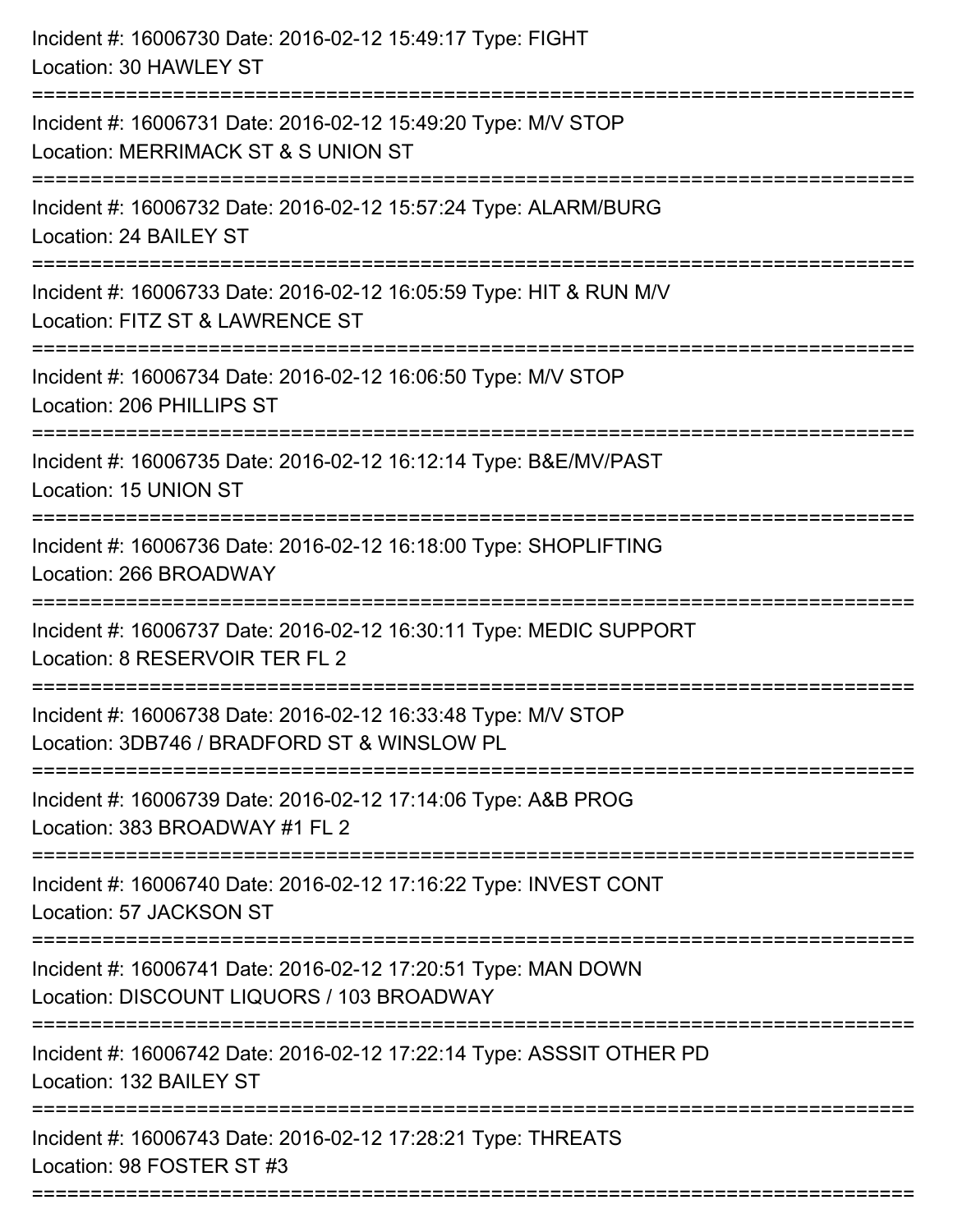Location: 383 HAVERHILL ST #28

| Incident #: 16006745 Date: 2016-02-12 17:45:18 Type: FRAUD<br>Location: 12 KATHERINE ST                  |
|----------------------------------------------------------------------------------------------------------|
| Incident #: 16006746 Date: 2016-02-12 17:54:05 Type: DISTURBANCE<br>Location: 5 EUTAW ST                 |
| Incident #: 16006747 Date: 2016-02-12 18:02:47 Type: ASSSIT OTHER PD<br>Location: 141 AMESBURY ST #208   |
| Incident #: 16006749 Date: 2016-02-12 18:06:14 Type: STOLEN PROP<br>Location: 87 S BROADWAY              |
| Incident #: 16006748 Date: 2016-02-12 18:07:55 Type: MEDIC SUPPORT<br><b>Location: 3 HARRIMAN ST</b>     |
| Incident #: 16006750 Date: 2016-02-12 18:19:12 Type: LARCENY/PAST<br>Location: 56 AVON ST                |
| Incident #: 16006751 Date: 2016-02-12 18:24:10 Type: ALARM/BURG<br>Location: 5 RIDGE RD                  |
| Incident #: 16006752 Date: 2016-02-12 18:36:25 Type: M/V STOP<br>Location: BROADWAY & DAISY ST           |
| Incident #: 16006753 Date: 2016-02-12 18:42:56 Type: M/V STOP<br>Location: HAVERHILL ST & RAILROAD ST    |
| Incident #: 16006754 Date: 2016-02-12 18:43:59 Type: M/V STOP<br>Location: COMMONWEALTH DR & MARSTON ST  |
| Incident #: 16006755 Date: 2016-02-12 18:44:51 Type: M/V STOP<br>Location: LEBANON ST & WHITE ST         |
| Incident #: 16006756 Date: 2016-02-12 18:50:10 Type: ALARM/BURG<br>Location: TARBOX SCHOOL / 59 ALDER ST |
| Incident #: 16006757 Date: 2016-02-12 18:55:06 Type: M/V STOP<br>Location: MERRIMACK & 495               |
|                                                                                                          |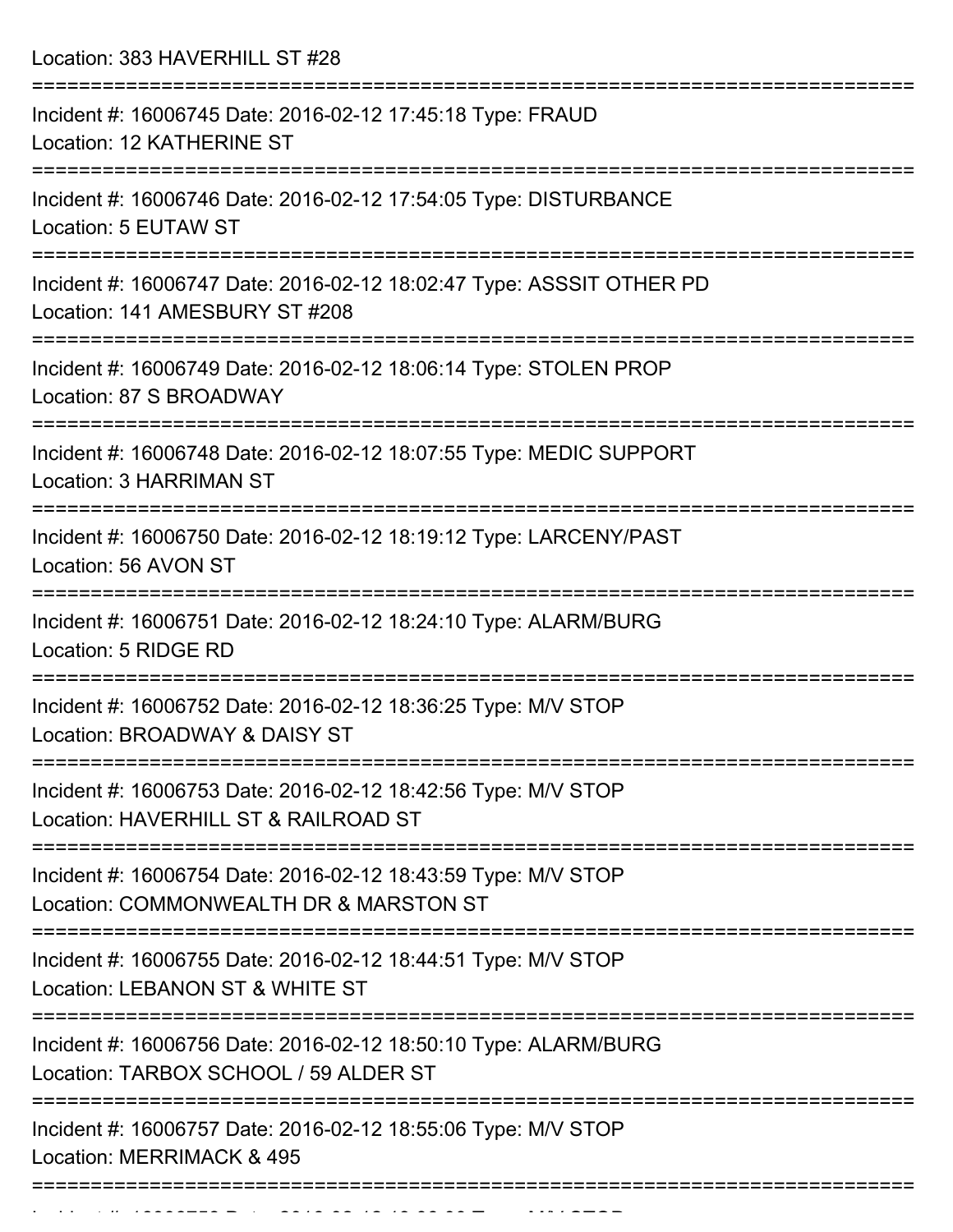Location: CEDAR ST & FRANKLIN ST =========================================================================== Incident #: 16006759 Date: 2016-02-12 19:11:22 Type: M/V STOP Location: 48 UNION ST =========================================================================== Incident #: 16006761 Date: 2016-02-12 19:12:00 Type: CK WELL BEING Location: 188 BOXFORD ST =========================================================================== Incident #: 16006760 Date: 2016-02-12 19:12:10 Type: SUS PERS/MV Location: 190 BOXFORD ST FL 1 =========================================================================== Incident #: 16006762 Date: 2016-02-12 19:44:56 Type: ALARM/HOLD Location: 105 JACKSON ST =========================================================================== Incident #: 16006763 Date: 2016-02-12 19:55:16 Type: M/V STOP Location: BROADWAY AV & WEST ST =========================================================================== Incident #: 16006764 Date: 2016-02-12 19:55:32 Type: AUTO ACC/NO PI Location: 39 EUTAW ST =========================================================================== Incident #: 16006765 Date: 2016-02-12 20:28:52 Type: HIT & RUN M/V Location: 10 YOUNG AV =========================================================================== Incident #: 16006766 Date: 2016-02-12 20:45:05 Type: HIT & RUN M/V Location: 76 PHILLIPS ST =========================================================================== Incident #: 16006767 Date: 2016-02-12 20:52:27 Type: ALARM/BURG Location: HAFFNER'S CORPORATE OFFICE / 2 INTERNATIONAL WY =========================================================================== Incident #: 16006768 Date: 2016-02-12 21:15:09 Type: M/V STOP Location: CAMBRIDGE ST & S UNION ST =========================================================================== Incident #: 16006769 Date: 2016-02-12 21:23:36 Type: M/V STOP Location: MARKET ST & PARKER ST =========================================================================== Incident #: 16006770 Date: 2016-02-12 21:34:49 Type: M/V STOP Location: ESSEX ST & LAWRENCE ST =========================================================================== Incident #: 16006771 Date: 2016-02-12 21:36:00 Type: ASSSIT OTHER PD Location: S UNION ST ===========================================================================